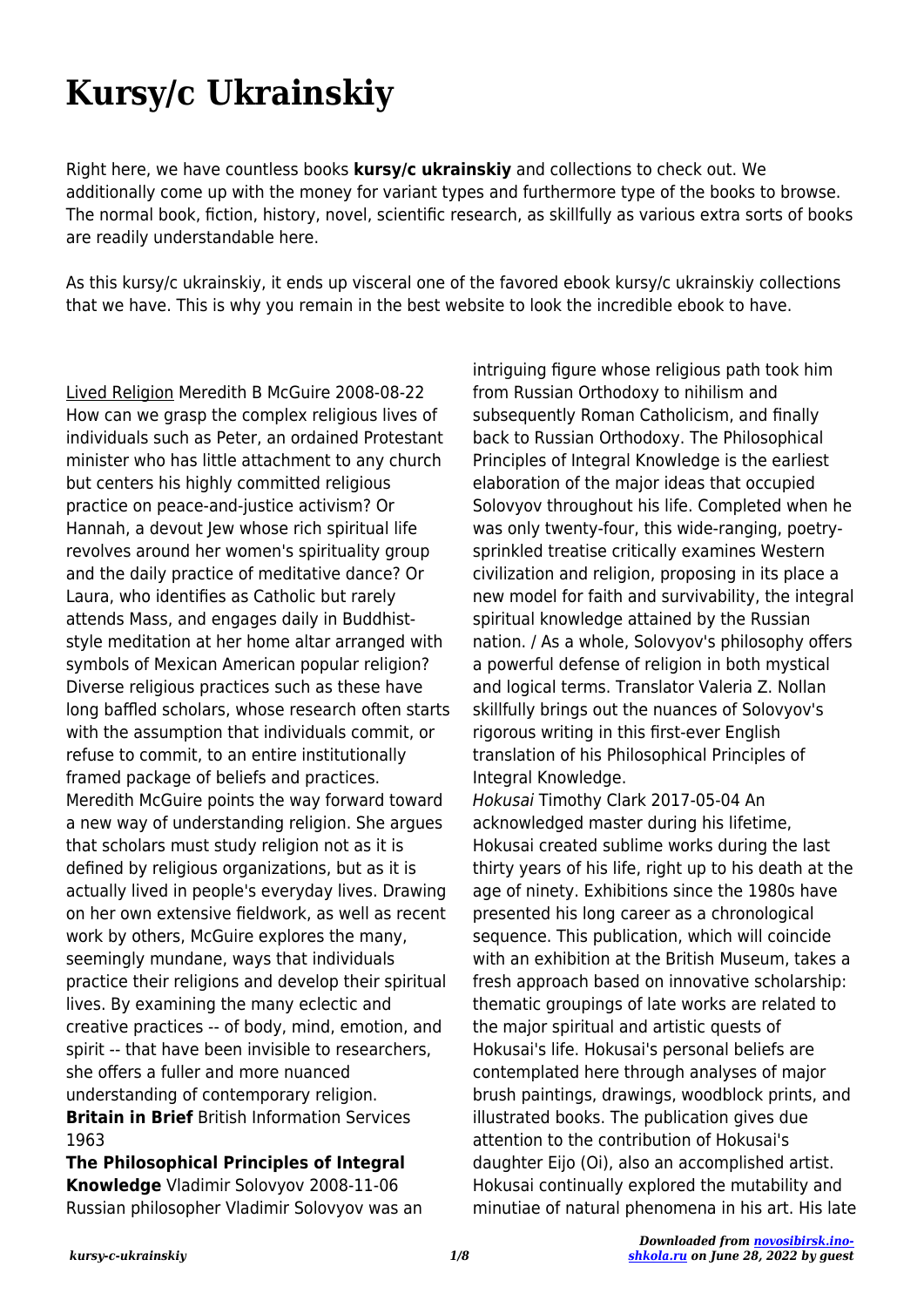subjects and styles were based on a mastery of eclectic Japanese, Chinese, and European techniques and an encyclopedic knowledge of nature, myth, and history. Hokusai: Beyond the Great Wave draws on the finest collections of his work in Japan and around the world, making this the most important publication for years on Hokusai and a uniquely valuable overview of the artist's late career.

**Country and Cozy** gestalten 2021-11-16 Turning away from traffic-choked streets and onto meandering country paths, urban residents increasingly are choosing to take up residence in greener pastures. Quiet and quaint, the countryside comes with its own pace of living and depending on where you are, its own regional flair. Country and Cozy opens doors and pulls back the floral curtains to reveal a more characterful approach to interior design and decoration. Whether it's a converted outhouse in the south of France, a Latin American Finca, or a whimsical English cottage complete with a thatched roof, Country and Cozy showcases a series of beautiful country homes and illustrates how their inhabitants have created breathtaking living spaces that make the most of rural life. The Meaning of Icons Léonide Ouspensky 1982 The classic work on the techniques, language and interpretation of icons in the context of theology and faith. Commentary and analysis of the main types of icons. Lavishly illustrated, with 160 pages of text with drawings, 13 b/w and 51 color plates.

**Portal 2** 2011 The official guide to Valve Corporation's Xbox 360 video game. The guide follows a new concept: the solution only gives away as much as the player wants to know. Thanks to a multi-layered walkthrough consisting of different levels of information, the guide lets players decide for themselves how much help they receive. From just a small hint right up to a complete solution -- everything is there. This guarantees a maximized gaming experience. Also included are an interview with the game's producers, previously unpublished concept drawings and artwork from Portal and Portal 2, and a comprehensive section on Trophies/Achievements, for all of those who wish to fully master the game.

**Things:** Dick Houtman 2012-09-12 The relation between religion and things has long been

conceived in antagonistic terms, privileging spirit above matter, belief above ritual and objects, meaning above form and 'inward' contemplation above 'outward' action. This book addresses these issues.

**Ordinary Lives and Grand Schemes** Samuli Schielke 2012-06-30 Everyday practice of religion is complex in its nature, ambivalent and at times contradictory. The task of an anthropology of religious practice is therefore precisely to see how people navigate and make sense of that complexity, and what the significance of religious beliefs and practices in a given setting can be. Rather than putting everyday practice and normative doctrine on different analytical planes, the authors argue that the articulation of religious doctrine is also an everyday practice and must be understood as such. Religion, Modernity, Globalisation François Gauthier 2019-09-30 This book argues that the last four decades have seen profound and important changes in the nature and social location of religion, and that those changes are best understood when cast against the associated rise of consumerism and neoliberalism. These transformations are often misunderstood and underestimated, namely because the study of religion remains dependent on the secularisation paradigm which can no longer provide a sufficiently fruitful framework for analysis. The book challenges diagnoses of transience and fragmentation by proposing an alternative narrative and set of concepts for understanding the global religious landscape. The present situation is framed as the result of a shift from a National-Statist to a Global-Market regime of religion. Adopting a holistic perspective that breaks with the current specialisation tendencies, it charts the emergence of the State and the Market as institutions and ideas related to social order, as well as their changing rapports from classical modernity to today. Breaking with a tradition of Western-centeredness, the book offers probing enquiries into Indonesia and a synthesis of global and Western trends. This long-awaited book offers a bold new vision for the social scientific study of religion and will be of great interest to all scholars of the Sociology and Anthropology of religion, as well as Religious Studies in general.

Acta agraria et silvestria 1987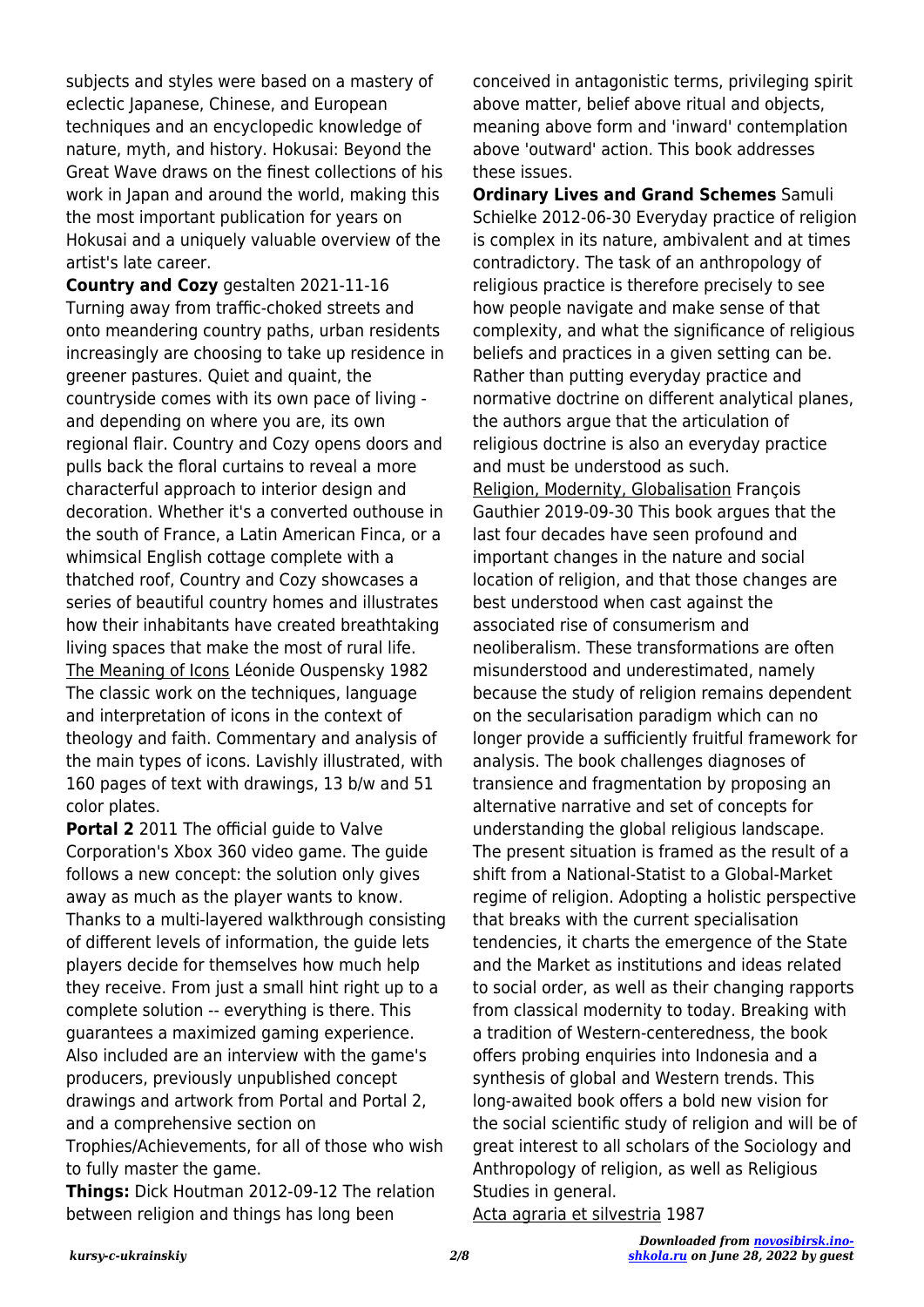**Cultural Fusion of Sufi Islam** Sarwar Alam 2019-08-19 It has been argued that the mystical Sufi form of Islam is the most sensitive to other cultures, being accommodative to other traditions and generally tolerant to peoples of other faiths. It readily becomes integrated into local cultures and they are similarly often infused into Sufism. Examples of this reciprocity are commonly reflected in Sufi poetry, music, hagiographic genres, memoires, and in the ritualistic practices of Sufi traditions. This volume shows how this often-side-lined tradition functions in the societies in which it is found, and demonstrates how it relates to mainstream Islam. The focus of this book ranges from reflecting Sufi themes in the Qur'anic calligraphy to movies, from ideals to everyday practices, from legends to actual history, from gender segregation to gender transgression, and from legalism to spiritualism. Consequently, the international panel of contributors to this volume are trained in a range of disciplines that include religious studies, history, comparative literature, anthropology, and ethnography. Covering Southeast Asia to West Africa as well as South Asia and the West, they address both historical and contemporary issues, shedding light on Sufism's adaptability. This book sets aside conventional methods of understanding Islam, such as theological, juridical, and philosophical, in favour of analysing its cultural impact. As such, it will be of great interest to all scholars of Islamic Studies, the Sociology of Religion, Religion and Media, as well as Religious Studies and Area Studies more generally.

The Virgin Mary Across Cultures Elina Vuola 2019 This book examines women's relationship to the Virgin Mary in two different cultural and religious contexts, and compares how these relationships have been analyzed and explained on a theological and a sociological level. The figure of the Virgin Mary is a divisive one in our modern culture. To some, she appears to be a symbol of religious oppression, while to others, she is a constant comfort and even an inspiration towards empowerment. Drawing on the author's own ethnographic research among Catholic Costa Rican women and Orthodox Finnish women, this study relates their experiences with Mary to the folklore and popular religion materials present in each culture. The book combines not only

different social and religious frameworks but also takes a critical look at ways in which feminists have (mis)interpreted the meaning of Mary for women. It therefore combines theological and ethnographic methods in order to create a feminist Marian theology that is particularly attentive to women's lived religious practices and theological thinking. This study provides a unique ethnographically informed insight into women's religious interactions with Mary. As such, it will be of great interest to those researching in religious studies and theology, gender studies, Latin American studies, anthropology of religion, and folklore studies. en's lived religious practices and theological thinking. This study provides a unique ethnographically informed insight into women's religious interactions with Mary. As such, it will be of great interest to those researching in religious studies and theology, gender studies, Latin American studies, anthropology of religion, and folklore studies. Refined Carbohydrate Foods And Disease D Burkitt 2012-12-02 Refined Carbohydrate Foods and Disease: Some Implications of Dietary Fibre addresses the geographical distribution and historical emergence of the characteristically western diseases, which may be accounted for on a common dietary basis, particularly, on deficiency of dietary fiber. The book is divided into 10 parts, each with number of chapters focusing on relationship between disease and the environment; refined carbohydrate foods; various diseases of the large intestine; and other diseases that are associated with constipation, straining at stool, and refined carbohydrate foods. The book shows the role of refined carbohydrate foods as a significant cause of diseases, because it removes fiber, which has many unsuspected physiological functions. This reference is deemed to be useful to forge stronger links between epidemiologists and experimental workers.

Encyclopedia of Women and Religion in North America: Native American creation stories Academic Dean and Professor of Church History Emeritae Rosemary Skinner Keller 2006 A fundamental and well-illustrated reference collection for anyone interested in the role of women in North American religious life. **Eastern Christians in Anthropological**

**Perspective** Chris Hann 2010-05-27 Chiefly rev.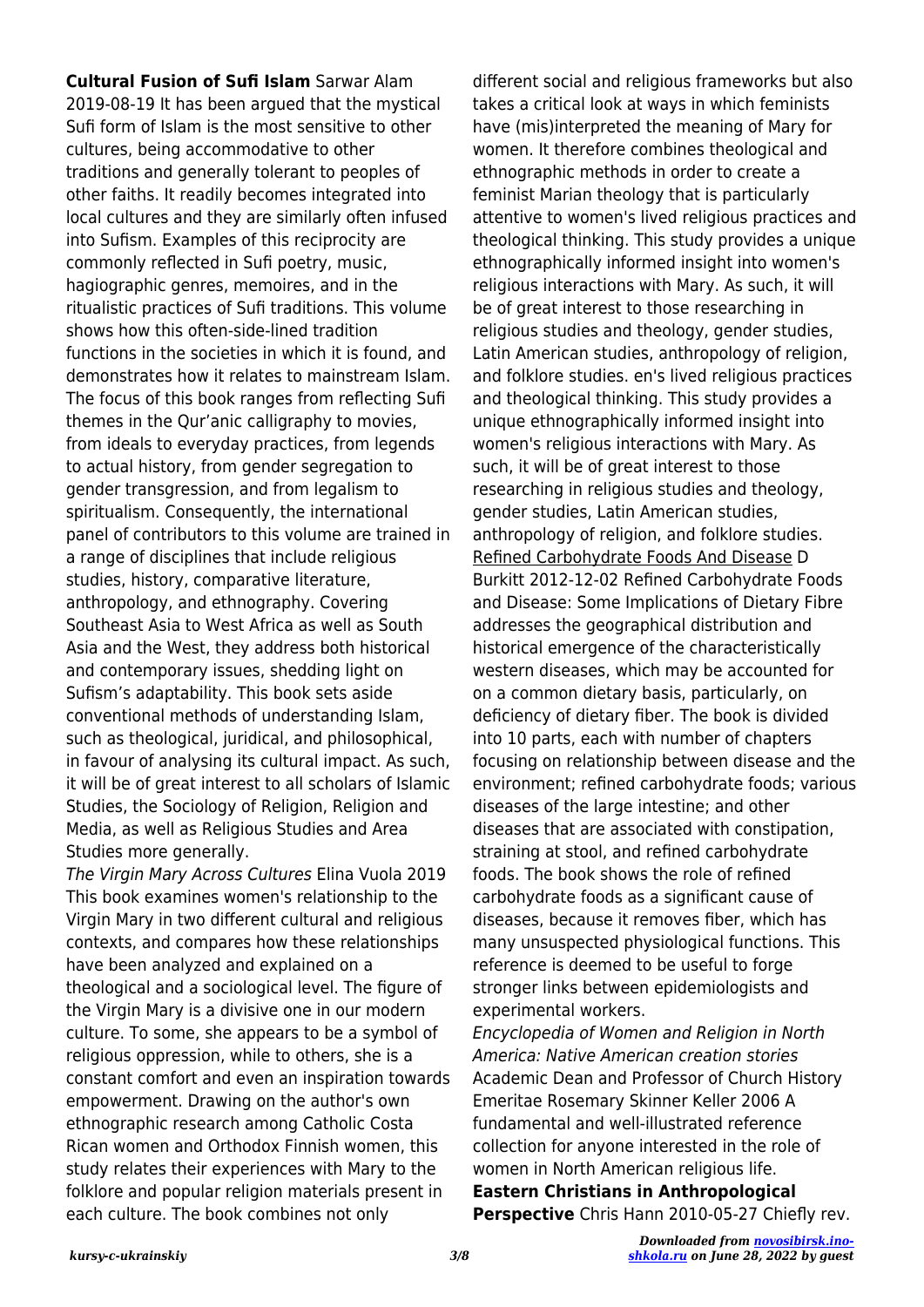papers from a conference held in Sept. 2005 at the Max Planck Institute for Social Anthropology. **Women in Nineteenth-Century Russia** Wendy Rosslyn 2012 "This collection of essays examines the lives of women across Russia--from wealthy noblewomen in St Petersburg to desperately poor peasants in Siberia--discussing their interaction with the Church and the law, and their rich contribution to music, art, literature and theatre. It shows how women struggled for greater autonomy and, both individually and collectively, developed a dynamic presence in Russia's culture and society"--Publisher's description. **The Diversity of Nonreligion** Johannes Quack 2019-07-01 This book explores the relational dynamic of religious and nonreligious positions as well as the tensions between competing modes of nonreligion. Across the globe, individuals and communities are seeking to distinguish themselves in different ways from religion as they take on an identity unaffiliated to any particular faith. The resulting diversity of nonreligion has until recently been largely ignored in academia. Conceptually, the book advances a relational approach to nonreligion, which is inspired by Pierre Bourdieu's field theory. It also offers further analytical distinctions that help to identify and delineate different modes of nonreligion with respect to actors' values, objectives, and their relations with relevant religious others. The significance of this conceptual frame is illustrated by three empirical studies, on organized humanism in Sweden, atheism and freethought in the Philippines, and secular politics in the Netherlands. These studies analyze the normativities and changing positions of different groups against the background of both institutionalized religious practice and changing religious fields more generally. This is a fascinating exploration of how nonreligion and secularities are developing across the world. It complements existing approaches to the study of religion, secularity, and secularism and will, therefore, be of great value to scholars of religious studies as well as the anthropology, history, and sociology of religion more generally. Orthodox Christianity and Gender (Open Access) Helena Kupari 2019-10-17 The Orthodox Christian tradition has all too often been sidelined in conversations around contemporary religion. Despite being distinct from

Protestantism and Catholicism in both theology and practice, it remains an underused setting for academic inquiry into current lived religious practice. This collection, therefore, seeks to redress this imbalance by investigating modern manifestations of Orthodox Christianity through an explicitly gender-sensitive gaze. By addressing attitudes to gender in this context, it fills major gaps in the literature on both religion and gender. Starting with the traditional teachings and discourses around gender in the Orthodox Church, the book moves on to demonstrate the diversity of responses to those narratives that can be found among Orthodox populations in Europe and North America. Using case studies from several countries, with both large and small Orthodox populations, contributors use an interdisciplinary approach to address how gender and religion interact in contexts such as, iconography, conversion, social activism and ecumenical relations, among others. From Greece and Russia to Finland and the USA, this volume sheds new light on the myriad ways in which gender is manifested, performed, and engaged within contemporary Orthodoxy. Furthermore, it also demonstrates that employing the analytical lens of gender enables new insights into Orthodox Christianity as a lived tradition. It will, therefore, be of great interest to scholars of both Religious Studies and Gender Studies.

Lectures on Godmanhood Vladimir Sergeyevich 1853-1 Solovyov 2021-09-09 This work has been selected by scholars as being culturally important and is part of the knowledge base of civilization as we know it. This work is in the public domain in the United States of America, and possibly other nations. Within the United States, you may freely copy and distribute this work, as no entity (individual or corporate) has a copyright on the body of the work. Scholars believe, and we concur, that this work is important enough to be preserved, reproduced, and made generally available to the public. To ensure a quality reading experience, this work has been proofread and republished using a format that seamlessly blends the original graphical elements with text in an easy-to-read typeface. We appreciate your support of the preservation process, and thank you for being an important part of keeping this knowledge alive and relevant.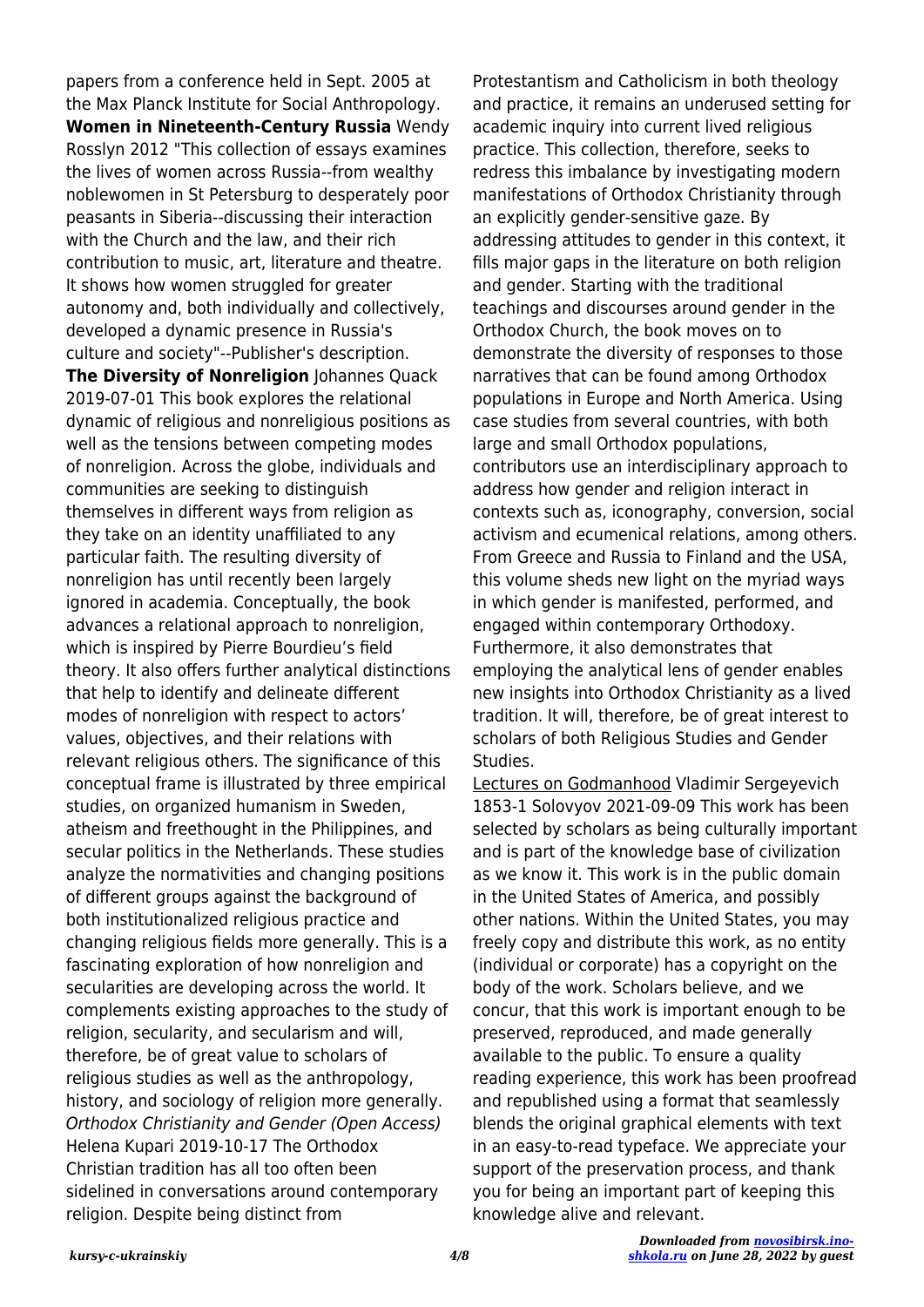## **Gender and Power in Contemporary**

**Spirituality** Anna Fedele 2013 This book explores the entanglements of gender and power in spiritual practices and analyzes strategies used by spiritual practitioners to attain what to social scientists might seem an impossible goal: creating spiritual communities without creating gendered hierarchies. What strategies do people within these networks use to attain gender equality and gendered empowerment? How do they try to protect and develop individual freedom? How do gender and power nevertheless play a role? The chapters in this book together and separately demonstrate that, in order to understand contemporary spirituality, the analytical lenses of gender and power are essential. Furthermore, they show that it is not possible to make a clear distinction between established religions and contemporary spirituality: the two sometimes overlap, and at other times spirituality distances itself from religion while reproducing some of its underlying interpretative frameworks. This book does not take the discourses of spiritual practitioners for granted, yet recognizes the reflexivity of spiritual practitioners and the reciprocal relationship between spirituality and disciplines such as anthropology. The ethnographic descriptions of lived spirituality included in this volume span a wide range of countries, from Portugal, Italy, and the Netherlands to Mexico and Israel.

**Italian American Pentecostalism and the Struggle for Religious Identity Paul J. Palma** 2019-07-30 While many established forms of Christianity have seen significant decline in recent decades, Pentecostals are currently one of the fastest growing religious groups across the world. This book examines the roots, inception, and expansion of Pentecostalism among Italian Americans to demonstrate how Pentecostalism moves so freely through widely varying cultures. The book begins with a survey of the origins and early shaping forces of Italian American Pentecostalism. It charts its birth among immigrants in Chicago as well as the initial expansion fuelled by the convergence of folk-Catholic, Reformed evangelical, and Holiness sources. The book goes on to explain how internal and external pressures demanded structure, leading to the founding of the Christian Church of North America in 1927. Paralleling this

development was the emergence of the Italian District of the Assemblies of God, the Assemblee di Dio in Italia (Assemblies of God in Italy), the Canadian Assemblies of God, and formidable denominations in Brazil and Argentina. In the closing chapters, based on analysis of key theological loci and in lieu of contemporary developments, the future prospects of the movement are laid out and assessed. This book provides a purview into the religious lives of an underexamined, but culturally significant group in America. As such, it will be of great interest to scholars of Pentecostalism, Religious Studies and Religious History, as well as Migrations Studies and Cultural Studies in America Religion and the Body Sarah Coakley 2000-07-15 A rich source for comparative studies of the 'body', and of its relation to society.

**Glocal Religions** Victor Roudometof 2018-11-07 This book is a printed edition of the Special Issue "Glocal Religions" that was published in Religions **Rediscovering Rikyu and the Beginnings of the Japanese Tea Ceremony** Herbert E. Plutschow 2003 A comprehensive study of the celebrated Japanese tea master Rikyu (1522-91). Rikyu's tea is considered as an important political as well as a socio-religious ritual in response to the dramatic changes taking place in the country at large: the hundred-year civil war--Sengoku or Warring States period--was finally coming to an end and the process of political unification under the strong military leadership of Oda Nobunaga (1534-82) and Toyotomi Hideyoshi (1537-98) had begun. A key focus on the book is the author's research into why Rikyu's tragic suicide was a necessary outcome of the emerging conflict between ritual, art, and politics. The study also provides insights into a sixteenth-century Japanese sense of beauty commonly called wabi, as well as insight into what links Rikyu's wabi tea with Zen Buddhism and ultimately to ritual and the state.

In a Different Place Jill Dubisch 2016-09-29 In a Different Place offers a richly textured account of a modern pilgrimage, combining ethnographic detail, theory, and personal reflection. Visited by thousands of pilgrims yearly, the Church of the Madonna of the Annunciation on the Aegean island of Tinos is a site where different interests- sacred and secular, local and national, personal and official--all come together. Exploring the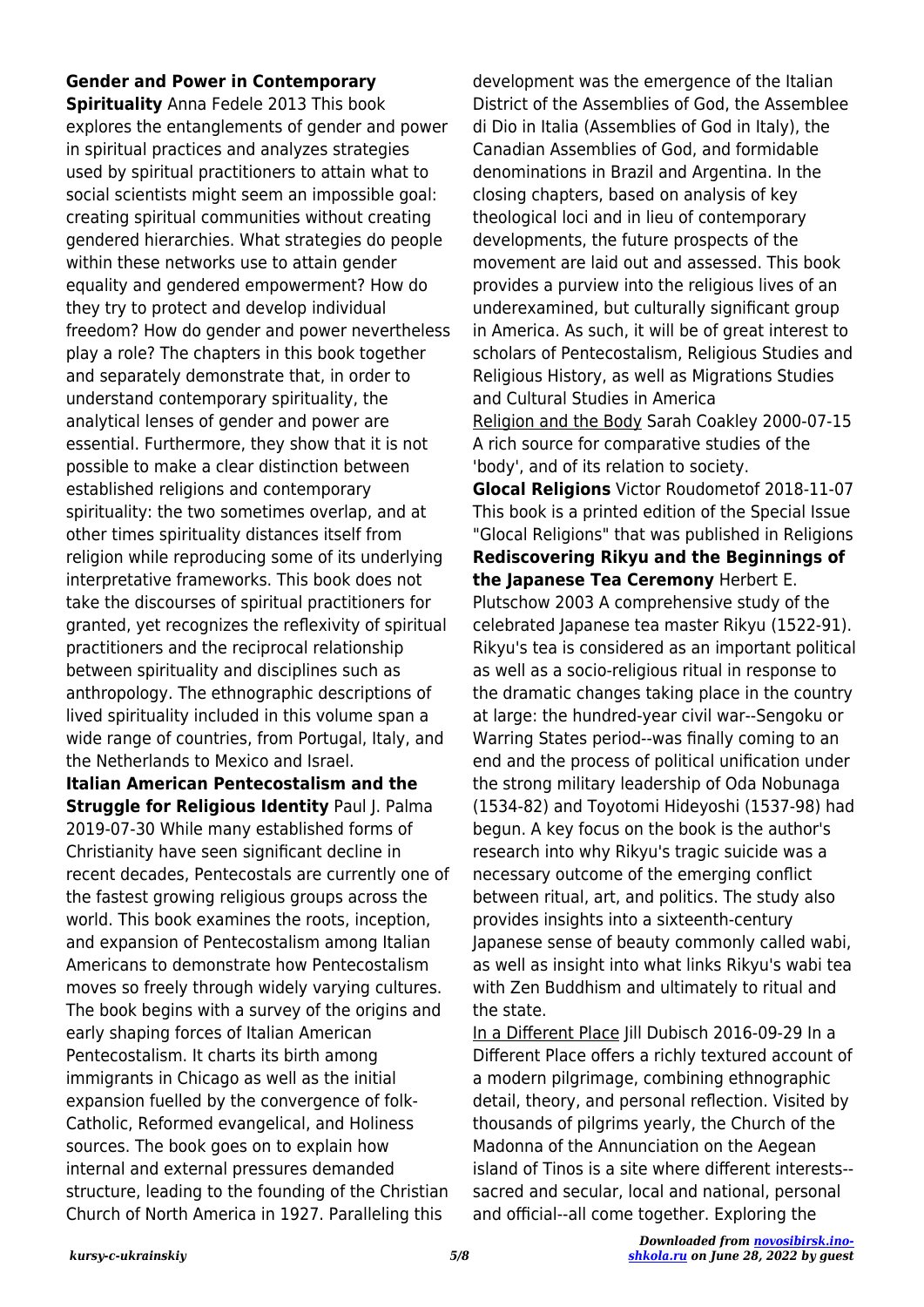shrine and its surrounding town, Jill Dubisch shares her insights into the intersection of social, religious, and political life in Greece. Along the way she develops the idea of pilgrimagejourneying away from home in search of the miraculous--as a metaphor for anthropological fieldwork. This highly readable work offers us the opportunity to share one anthropologist's personal and professional journey and to see in a "different place" the inadequacy of such conventional anthropological categories as theory versus data, rationality versus emotion, and the observer versus the observed. Dubisch examines in detail the process of pilgrimage itself, its relationship to Orthodox belief and practice, the motivations and behavior of pilgrims, the relationship between religion and Greek national identity, and the gendered nature of religious roles. Seeking to evoke rather than simply describe, her book presents readers with a sense of the emotion, color, and power of pilgrimage at this Greek island shrine. Divine Sophia Vladimir Sergeyevich Solovyov 2009 "This personification of wisdom with golden hair and a radiant aura echoes both the eternal feminine and the world soul. Rooted in Christian and Jewish mysticism, Eastern Orthodox iconography, Greek philosophy, and European romanticism, the Sophiology that suffuses Solovyov's philosophical and artistic works is both intellectually sophisticated and profoundly inspiring. Judith Deutsch Kornblatt brings together key texts from Solovyov's writings about Sophia: poetry, fiction, drama, and philosophy, all extensively annotated and some available in English for the first time (with assistance from the translators Boris Jakim and Laury Magnus)."-- Amazon website.

**Contemporary Encounters in Gender and Religion** Lena Gemzöe 2016-11-16 The fields of gender and religious studies have often been criticized for neglecting to engage with one another, and this volume responds to this dearth of interaction by placing the fields in an intimate dialogue. Taking a multi-disciplinary approach and drawing on feminist scholarship, the book undertakes theoretical and empirical explorations of relational and co-constitutive encounters of gender and religion. Through varied perspectives, the chapters address three interrelated themes: religion as practice, the

relationship between religious practice and religion as prescribed by formal religious institutions, and the feminization of religion in Europe.

The Crisis of Western Philosophy Vladimir Sergeyevich Solovyov 1996 This book is the seminal work in which Solovyov developed his religious philosophy. In it, he undertakes a stunning critique of positivism, by which he understands the entire philosophy of Western rationalism, which he sees as setting up a conflict between reason and faith, and reason and nature. In the modern period, he finds abundant evidence for reason's war against nature in Western philosophy from Descartes to Hegel. "Positivism," the leading philosophy in his time, Solovyov also finds repugnant. In its place, he proposes his great theme of total unity--which was to become the dominant theme in Russian philosophy. This is the work that launched Russian religious philosophy and is a must for anyone interested in the subject. From the Esalen-Lindisfarne Library of Russian Philosophy. Vladimir Soloviev Allen, Paul 2008-02-01 Vladimir Solovyov (1853-1900), one of the greatest philosophers of the nineteenth century, was the founder of a tradition of Russian spirituality that brought together philosophy, mysticism, and theology with a powerful social message. A Platonist and a gnostic visionary, as well as a close friend of Dostoevsky, Solovyov was also a prophet who was granted three visions of Sophia, Divine Wisdom. A poet and a profoundly Christian metaphysicist, his works include The Justification of the Good; War, Progress, and the End of History; and The Meaning of Love. This unique, timely book-the first in-depth, full-length portrait of Soloviev as a mystic to appear in English-is the rich fruit of Dr. Allen's lifelong interest in the cultural and spiritual achievements, the mysticism, and the esoteric work of the Russian people during Tsarist times leading up to the twentieth century.

Lifelong Religion as Habitus Helena Kupari 2016 In this book, Helena Kupari examines the lived religion of elderly Finnish Orthodox Christian women, displaced from Karelia in the aftermath of the Second World War, through an innovative reading and application of Pierre Bourdieu's practice theory.

Improving Learning Transfer Cyril Kirwan 2009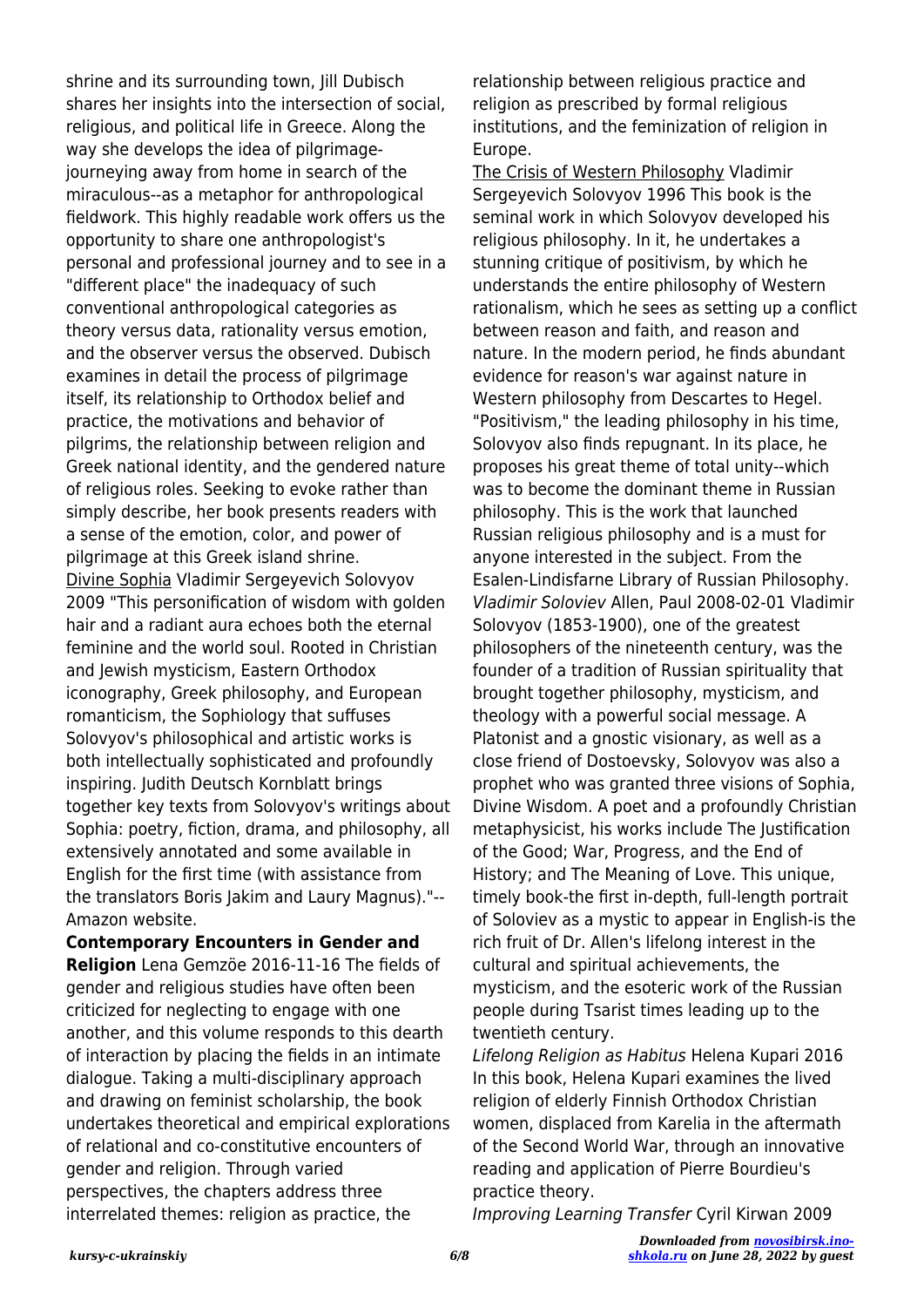Cyril Kirwan's book addresses this critical issue at a number of levels. Firstly, it explores what learning transfer actually is (it's about application of learning back at work, as well as maintenance of that learning over time). Secondly, it describes the main factors that affect transfer, in terms of trainee characteristics, training design factors, and work environment characteristics. It also examines how those factors exert their effect, which ones are more important, how they interact with one another, and in doing so constructs a practical learning transfer model for practitioners. The book also describes in some detail what the various factors working for or against learning transfer look like in practice. Finally, using case studies, it points the way towards what can be done before, during and after training to improve the rate of transfer. **Praying with the Senses** Sonja Luehrmann 2018 How do people experience spirituality through what they see, hear, touch, and smell? Sonja Luehrmann and an international group of scholars assess how sensory experience shapes prayer and ritual practice among Eastern Orthodox Christians. Prayer, even when performed privately, is considered as a shared experience and act that links individuals and personal beliefs with a broader, institutional, or imagined faith community. It engages with material, visual, and aural culture including icons, relics, candles, pilgrimage, bells, and architectural spaces. Whether touching upon the use of icons in age of digital and electronic media, the impact of Facebook on prayer in Ethiopia, or the implications of praying using recordings, amplifiers, and loudspeakers, these timely essays present a sophisticated overview of the history of Eastern Orthodox Christianities. Taken as a whole they reveal prayer as a dynamic phenomenon in the devotional and ritual lives of Eastern Orthodox believers across Eastern Europe, the Middle East, North Africa, and South Asia.

**New Religious Movements** Jamie Cresswell 2012-12-06 New Religious Movements: Challenge & Response is the most comprehensive, wideranging study on the global impact of new religions. \* New religions discussed include Hare Krishna, Sikh Dharma, The Unification Church, The Church of Scientology, The Jesus People and Wicca. \* Focuses on the rise of new religious

movements in Italy, Brazil, United States, Germany and Britain. \* The contributors are among the most respected and reputable experts in the field.

Globalization and Orthodox Christianity Victor Roudometof 2013-10-15 With approximately 200 to 300 million adherents worldwide, Orthodox Christianity is among the largest branches of Christianity, yet it remains relatively understudied. This book examines the rich and complex entanglements between Orthodox Christianity and globalization, offering a substantive contribution to the relationship between religion and globalization, as well as the relationship between Orthodox Christianity and the sociology of religion – and more broadly, the interdisciplinary field of Religious Studies. While deeply engaged with history, this book does not simply narrate the history of Orthodox Christianity as a world religion, nor does it address theological issues or cover all the individual trajectories of each subgroup or subdivision of the faith. Orthodox Christianity is the object of the analysis, but author Victor Roudometof speaks to a broader audience interested in culture, religion, and globalization. Roudometof argues in favor of using globalization instead of modernization as the main theoretical vehicle for analyzing religion, displacing secularization in order to argue for multiple hybridizations of religion as a suitable strategy for analyzing religious phenomena. It offers Orthodox Christianity as a test case that illustrates the presence of historically specific but theoretically distinct glocalizations, applicable to all faiths.

**Ayami Nishimura** Rankin 2012-06-01 Ayami Nishimura has made a name for herself transforming high profile clients. She has worked with some of the best-known celebrities, and her work has appeared in the pages of illustrious fashion magazines all over the world. Here, Ayami presents her most directional work yet. Given free reign to express herself, her elaborate and whimsical creations open a window into a fantasy world. Rankin has captured Ayami's highly conceptual work, realising her visions in a glistening dreamscape. Together Rankin and Ayami Nishimura have produced a stunning work of art.

## **Vladimir Soloviev: A Russian Newman** Dr